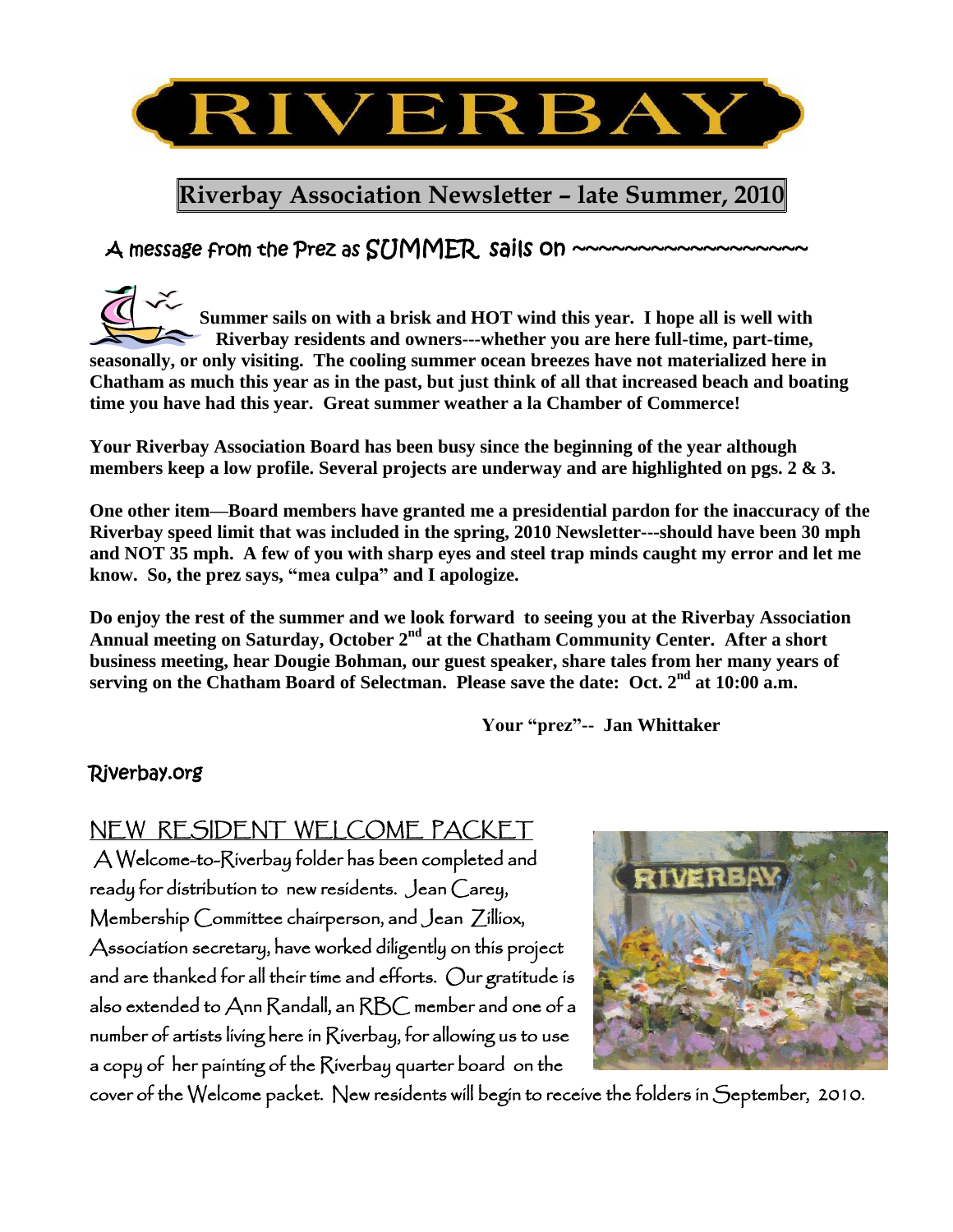# *RIVERBAY.org---Updated web site launched in May*

**Feedback about the site has been favorable with a number of positive comments about the HOME PAGE--particularly inclusion of the National Weather Service forecast for Chatham---and the LINKS page. So. why not make the Riverbay.org HOME PAGE a favorite on your PC and have the 7-day Chatham weather forecast available at your fingertips. Comments and suggestions about the web site are invited. Your ideas and input are needed to make the Association web site informative and as useful to Riverbay residents as possible.** 

# *Riverbay E-mail UPDATE*

**Several inquiries have been received about the privacy aspect of the Riverbay e-mail list. We are in the process of transferring the Riverbay e-mail group to Cape Cod Computer, our web site host. Your e-mail addresses will be much more secure on the Cape Cod Computer server than on an individual's PC. Our current e-mail account with YAHOO limits the number of messages to 20 that can be sent at one time. When the changeover is complete, one key stroke will allow a message to be sent to everyone on the list at the same time—Hurrah!**



### **COMING SOON --- NEW RESIDENT DIRECTORY**

**Many of you continue to ask for a copy of the Riverbay Directory—the last version was issued in April, 2004. The Directory update is nearly complete and will be available sometime this fall to members of the Riverbay Association.**

## **We Want You -- We Need You 2010 Dues -- still due from some of you**

**Your home may be one of your largest investments. For just pennies--less than 9 cents a day-- you have The Riverbay Association working for you and keeping an eye on Riverbay Estates. Our Board of Directors is composed of volunteers and they work hard for you. Some of you may wonder why even bother to join the Association---what does the Board do anyway. Here goes:**

- •• Maintain the 4 signed entrance areas •• Write/mail periodic Association newsletters
- **•• Contract/monitor mowing/irrigation services •• Plant and maintain several flower beds**
- **•• Interact with residents with concerns, questions •• Maintain the Association web site**
- **•• Provide notification of events impacting Riverbay ••Update mailing and group e-mail lists**

**Such a deal--especially for part-time and seasonal residents. You can sleep better at night knowing that someone is taking care of business here in Riverbay. The Association keeps an eye out for everyone here in Riverbay Estates. Please consider joining or re-joining the Association. The cut-off date for listings in the Riverbay directory will be September 15, 2010. Copies of the new Directory will be available to Association members who attend the Annual Meeting (October 2, 2010) and upon a member's request after that date. To those of you who have already joined the Riverbay Association and paid your dues for this year, we say** *THANK YOU!*

Riverbay.org **- 2 -**

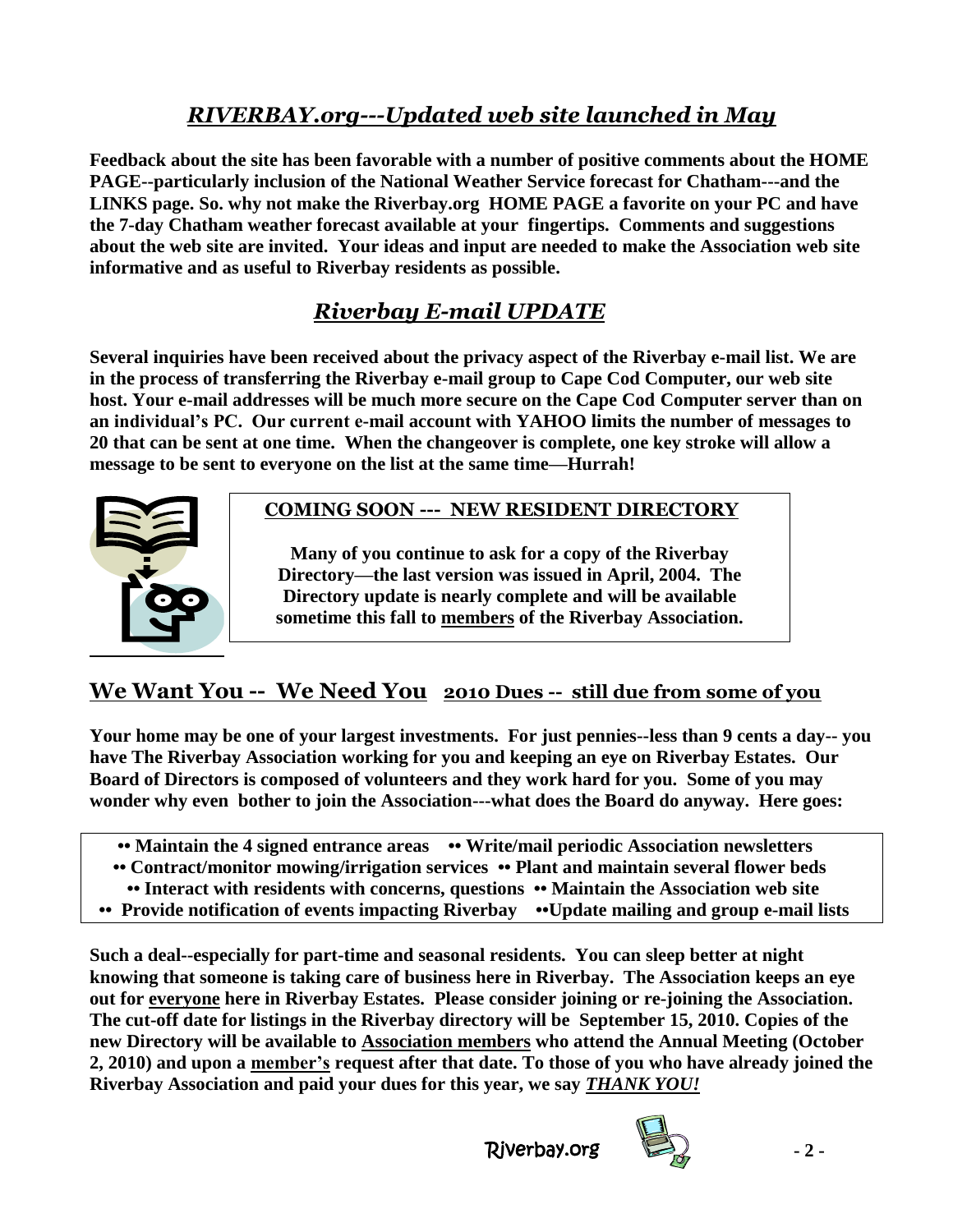

#### **RIVERBAY BEAUTIFICATION COMMITTEE (RBC)**



**The RBC, under the leadership of Ann Reydel, continues to work hard at maintaining the flower beds at the main entrance at Park Avenue and the other smaller gardens at the 3 signed entrances. The prolonged hot and dry weather this summer has made gardening a challenge for all of us. Even with the change-over of the irrigation system to drip lines in the flower beds, it has been tough to keep up with the very thirsty plants.**

**Planting/Clean-up Day (May 22nd ) went well with 15 energetic residents planting both new and replacement annuals. Along with the fun of planting, our garden volunteers raked, weeded,**  pruned and mulched at "The Park" and  $\frac{1}{2}$  of the first island of the Park Avenue corridor. **Additional mulching was completed by 7 dedicated volunteers on June 6th**. **Due to volunteer ―burn-out‖ (in more ways than one), our landscaper completed the Park Avenue island clean-up.**

**The 1st Annual Riverbay Plant Swap/Give-away Day was also held in conjunction with Spring Planting Day on May 22nd . Participation in the Plant Swap was limited but about fifteen plants found new homes. We hope for an increased turn-out next year. There are many lovely gardens and great gardeners here in Riverbay so why not share plants, especially those in need of thinning, with your neighbors.** 

**Sincere thank you's to our hardy crew: Suzanne Burley, Jean Carey, Chris Ebel, Rosemarie Fischer, Bonnie Hausner, Lynne & Eric Hartell, Carol & Hal Knapp, Ruth Lund, Rich Morgano, Ann Reydel, Lesley & Steve Russo, Vera Russo, Sandra Forrester Shelton, Ruth Steeger, Christie Turner and Jan & Ted Whittaker. A great team made a Riverbay garden happen! We are also most grateful to those Riverbay residents who have given so generously over the past few years to support the work of the RBC—your donations are truly appreciated.** 

**Also, an extra round of thanks to:**

- Hal Kanpp--who continues to serve as Riverbay liaison with our irrigation contractor, **Seaview Landscaping.** His contribution of time and patience in dealing with the "cranky" **controller‖ is very much appreciated!**
- **Karen and Paul Bosynak--who help with the weeding at the Chipping Stone entrance and provide watering for that corner via their lawn irrigation system.**
- Karen and Brent Ginter -- see below

### Riverbay.org



**When you have a minute, do drive by and check out the intersection of Lakeview Ave. and Round Cove Rd. Kudos to Karen Ginter for her work there. She was one of the first to step up to the Adopt-a-Corner call from the RBC. Karen has done a terrific job and that corner has sprung to life with color and texture. If you would like to Adopt-a-Corner or have questions about the process, members of the Beautification Committee are ready to give you guidance. Please contact Ann Reydel at (508)945–1988 or [reydel@comcast.net](mailto:reydel@comcast.net) for info.**